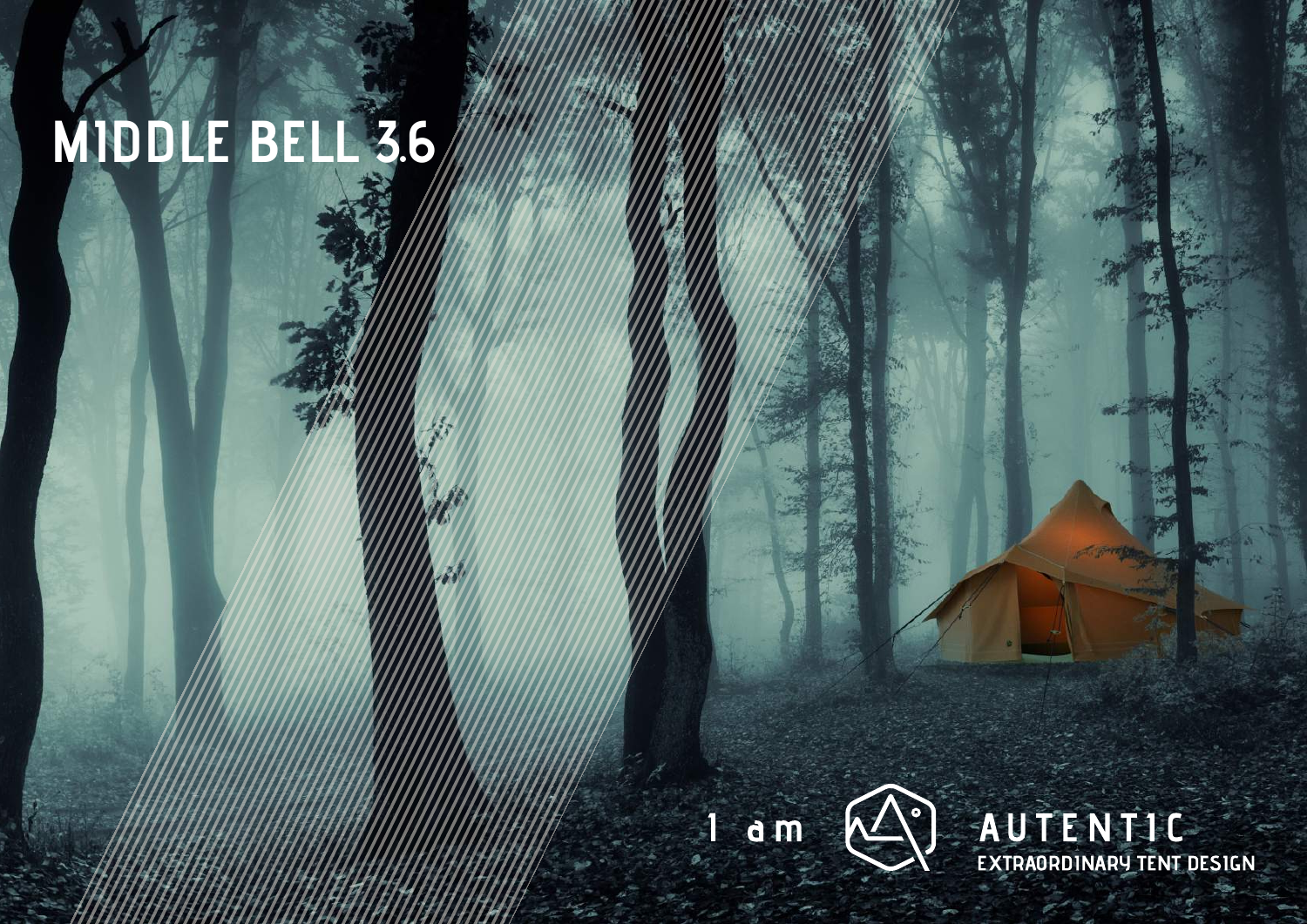## **MIDDLE BELL 3.6**

**THE ICONIC BELL TENT IN ITS MOST REFINED FORM WITH A DIAMETER OF 3,6 METERS AND AN EXTRA LARGE ENTRANCE**

The Middle Bell is perfect for those who like to be the center? of attention. With a diameter of 3,6 meters and an anything but modest height of 2,2 meters. That grand feeling is further enhanced by the A-frame at the entrance, so nothing blocks the welcoming feeling.

> Setting up takes 15 minutes with the two of you

 $1900$ 

**ENOUGH SPACE FOR**

- <sup>10</sup> seated friends
- 4 party people standing
- 4 inflatable mattresses



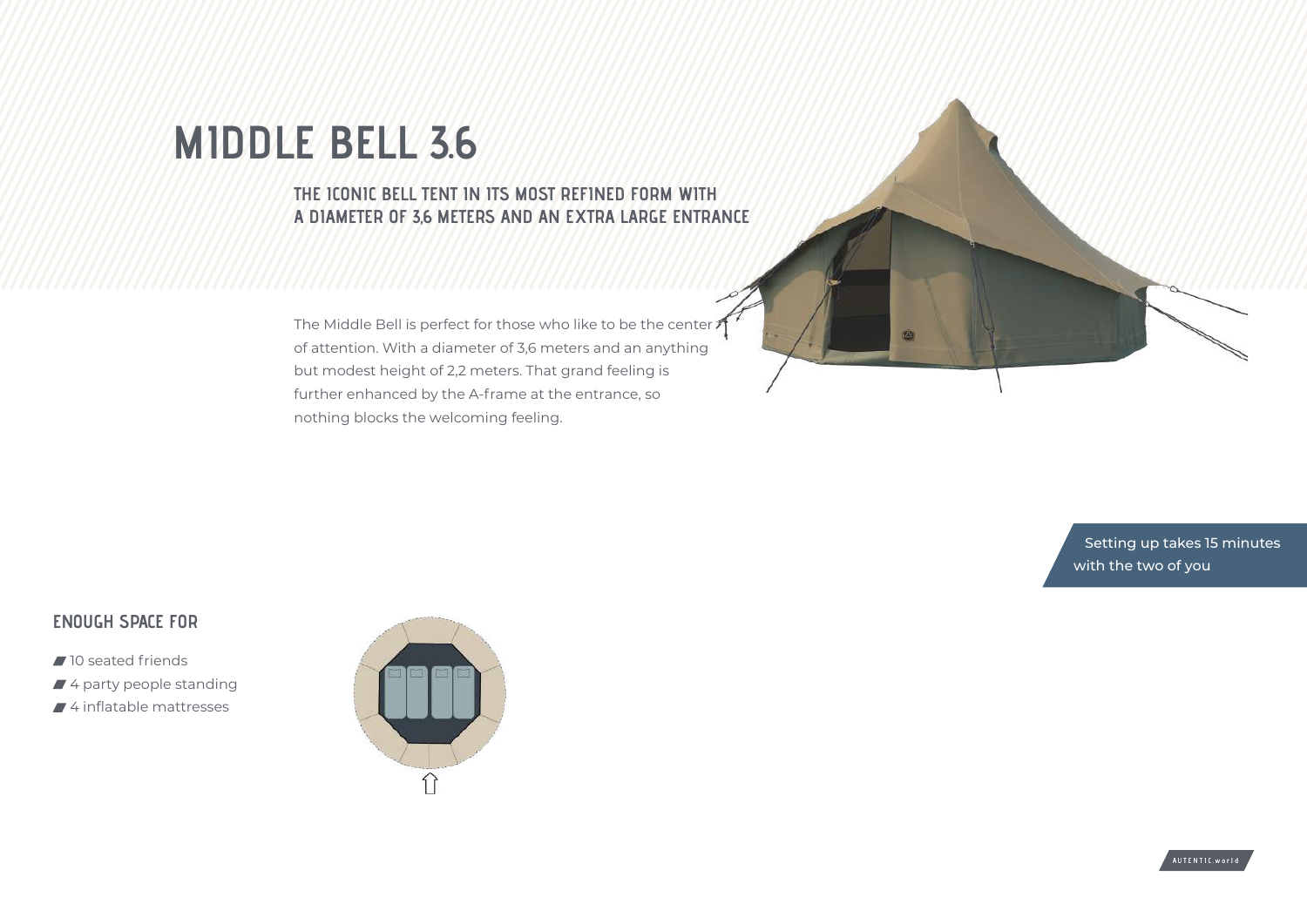### **MIDDLE BELL 3.6**



### **WIDE COLOUR PALETTE**

All our colours bring warmth and atmosphere, inspired by nature. Hence their names: Desert, Moss, Blue Lagoon, Roasted Pumpkin, Turmeric & Aubergine.

Discover our available colour range on autentic.world.

#### **DIMENSIONS**

- Total height: 2,2 m
- Wall height: 0,6 m
- Groundsheet:  $\varnothing$  3,6 m
- Guy line span:  $\varnothing$  7,6 m
- Packed:  $113 \times 46 \times 33$  cm Weight: 36 kg

### **MATERIALS**

Tent: Cotton canvas 320 gsm Groundsheet: Polyester/PVC 550 gsm Mosquito net: PVC coated fibreglass Tent pole: Aluminium A-frame: Aluminium Guy lines: Polyester/reflective Guyline tensioners: Aluminium Ground pegs: Zinc plated steel